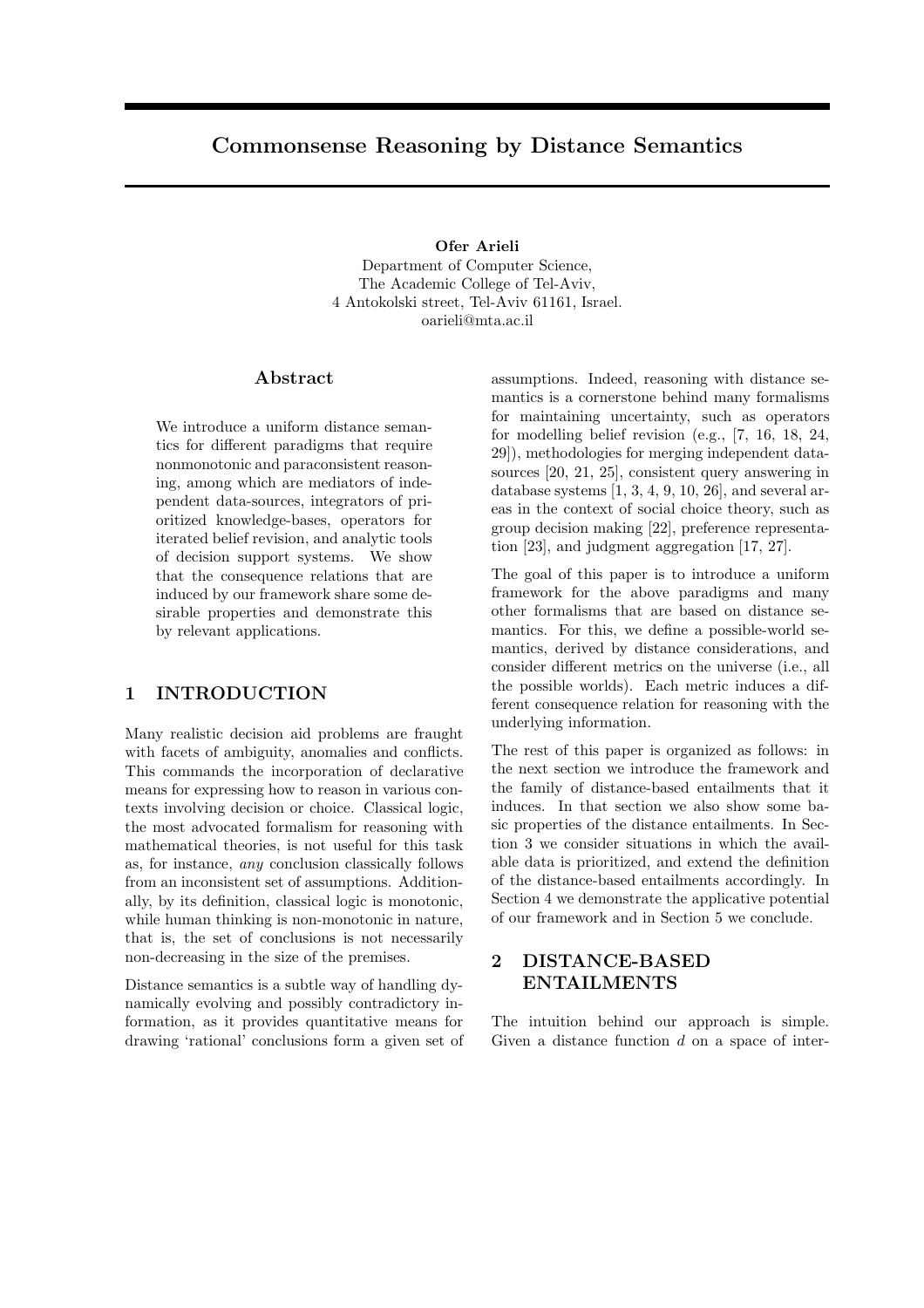pretations, reasoning with a given set of premises Γ is based on those interpretations that are 'dclosest' to  $\Gamma$  (called the most plausible interpretations of Γ). This set of interpretations determine the Γ-conclusions, which means that, unlike classical logic, our formalisms are non-monotonic and do not become trivial in the presence of contradictions. For instance, it is intuitively clear that interpretations in which  $q$  is true should be closer to  $\Gamma = \{p, \neg p, q\}$  than interpretations in which q is false, and so q should follow from Γ while  $\neg q$  should *not* follow from Γ, although Γ is not consistent. In what follows we formalize this idea.

#### 2.1 PRELIMINARIES

In the sequel, we consider finite sets of premises (theories) in a propositional language  $\mathcal L$  with a finite set Atoms of atomic formulas. We denote by Λ the space of the two-valued interpretations on Atoms. The set of atomic formulas that occur in the formulas of a theory  $\Gamma$  is denoted Atoms( $\Gamma$ ), and the set of models of  $\Gamma$  (that is, the interpretations  $\nu \in \Lambda$  such that  $\nu(\psi) = t$  for every  $\psi \in \Gamma$ ) is denoted  $mod(\Gamma)$ .

**Definition 1** A *pseudo distance* on  $\Lambda$  is a total function  $d : \Lambda \times \Lambda \to \mathbb{R}^+$  that is symmetric  $(\forall u, v \in$  $\Lambda d(u, v) = d(v, u)$  and preserves identity  $(\forall u, v \in$  $\Lambda$   $d(u, v) = 0$  iff  $u = v$ ). A distance on  $\Lambda$  is a pseudo distance on  $\Lambda$  that satisfies the triangular inequality  $(\forall u, v, w \in \Lambda \ d(u, v) \leq d(u, w) + d(w, v)).$ 

Example 2 It is easy to verify that the following two functions are distances on Λ.

- The drastic distance:  $d^U(\nu,\mu) = 0$  if  $\nu = \mu$ , otherwise  $d^U(\nu,\mu) = 1$ .
- The Hamming distance:  $d^H(\nu,\mu) = |\{p \in \text{Atoms} \mid \nu(p) \neq \mu(p)\}|.$ <sup>1</sup>

Definition 3 A numeric aggregation function f is a total function that accepts a multiset of real numbers and returns a real number. In addition, f is non-decreasing in the values of its argument,<sup>2</sup>

 $f({x_1, \ldots, x_n}) = 0$  iff  $x_1 = \ldots = x_n = 0$ , and  $\forall x \in \mathbb{R} \ f(\{x\}) = x.$ 

The aggregation function in Definition 3 may be, e.g., a summation or the average of the distances, the maximum value among those distances (which yields a worst case analysis), a median value (for mean case analysis), and so forth. Such functions are common in data integration systems (see, e.g., Section 4).

**Definition 4** Given a theory  $\Gamma = {\psi_1, \ldots, \psi_n},$ an interpretation  $\nu \in \Lambda$ , a pseudo-distance d on  $\Lambda$ , and an aggregation function  $f$ , define:

- $d(\nu, \psi_i) = \min\{d(\nu, \mu) \mid \mu \in mod(\psi_i)\}\$
- $\delta_{d,f}(\nu,\Gamma) = f({d(\nu,\psi_1),\ldots,d(\nu,\psi_n)}).$

**Definition 5** A (pseudo) distance  $d$  is unbiased, if for every formula  $\psi$  and every two-valued interpretations  $\nu_1, \nu_2$ , if  $\nu_1(p) = \nu_2(p)$  for every  $p \in$  Atoms( $\psi$ ), then  $d(\nu_1, \psi) = d(\nu_2, \psi)$ .

The last property assures that a distance between an interpretation and a formula depends only on the atoms that appear in the formula, and so it is not 'biased' by irrelevant atoms. Note, e.g., that the distances in Example 2 are unbiased.

The next definition captures the intuition behind distance semantics that the relevant interpretations of a theory Γ are those ones that are  $\delta_{d,f}$ closest to Γ.

Definition 6 The most plausible valuations of Γ (with respect to a pseudo distance d and an aggregation function f) are the interpretations  $\nu \in \Lambda$ that belong to the following set:

$$
\Delta_{d,f}(\Gamma) = \{ \nu \in \Lambda \mid \forall \mu \in \Lambda \, \delta_{d,f}(\nu, \Gamma) \leq \delta_{d,f}(\mu, \Gamma) \}.
$$

Corresponding consequence relations are now defined as follows.

**Definition 7** For a pseudo distance  $d$  and an aggregation function f, define  $\Gamma \models_{d,f} \psi$  if  $\Delta_{d,f}(\Gamma) \subseteq$  $mod(\psi)$ . That is, conclusions should follow from all the most plausible valuations of the premises.

**Example 8** Let  $\Gamma = \{p, q, r, \neg p \lor \neg q, r \land s\}$ . This theory is not consistent, and so everything classically follows from it, including, e.g.,  $\neg r$ , which

<sup>&</sup>lt;sup>1</sup>I.e.,  $d^H(\nu,\mu)$  is the number of atoms p such that  $\nu(p) \neq \mu(p)$ . This function is also known as the Dalal distance [12].

 $2$ That is, the function value is non-decreasing when an element in the multiset is replaced by a larger element.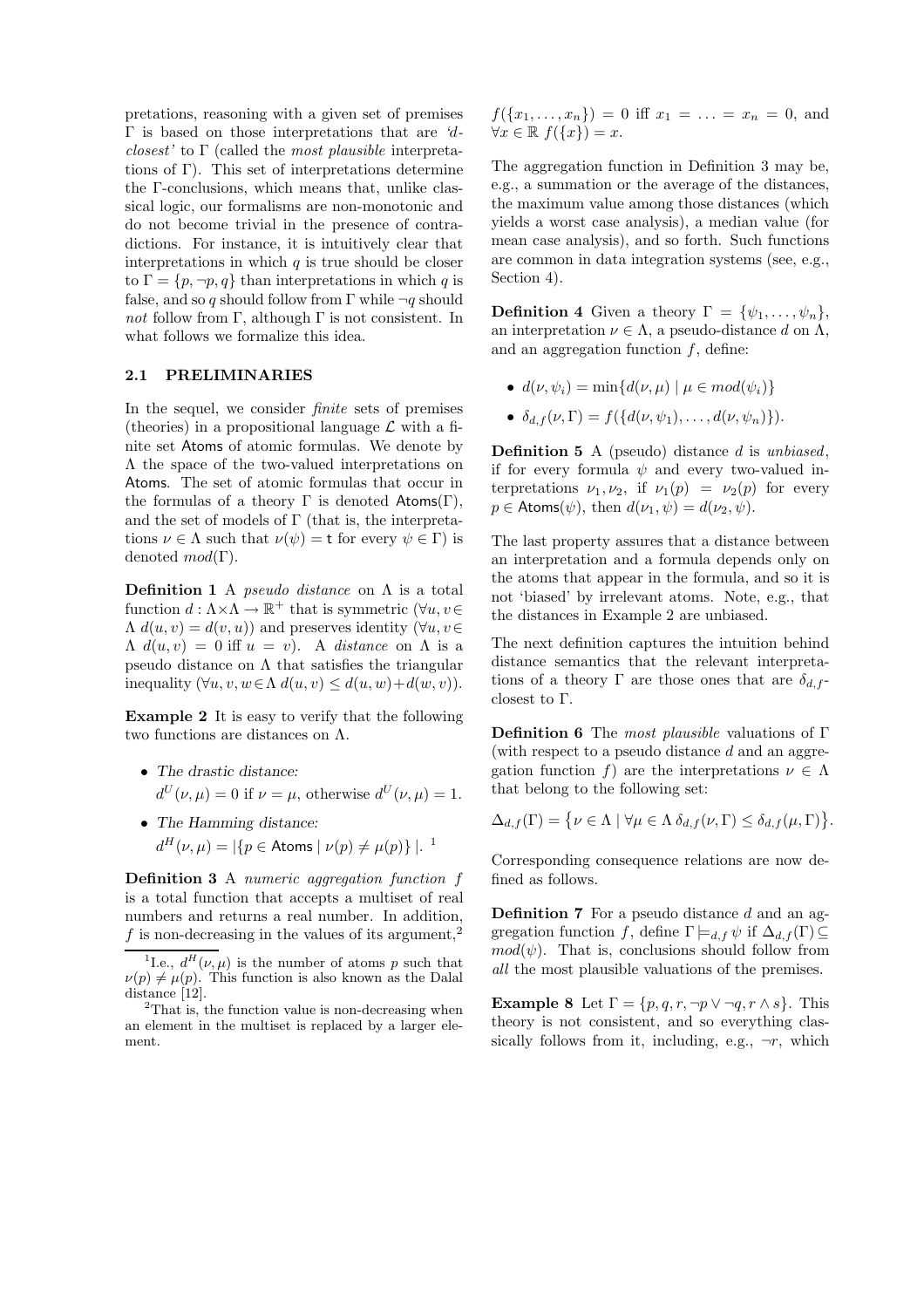seems to be a very strange conclusion in this case.<sup>3</sup> Using distance-based semantics, this anomaly can be lifted. The following table lists the distances between the relevant valuations and Γ according to several common metrics:

|            | $\boldsymbol{p}$ | q | $\boldsymbol{r}$ | $\boldsymbol{s}$ | $\delta_{d{\ensuremath{\boldsymbol{U}}},\ensuremath{\boldsymbol{\Sigma}}}$ | $\delta_{d^H\!,\Sigma}$ | $\delta_{d^H\!,\rm max}$ |
|------------|------------------|---|------------------|------------------|----------------------------------------------------------------------------|-------------------------|--------------------------|
| $\nu_1$    | t                | t | t                | t                | 1                                                                          | 1                       | 1                        |
| $\nu_2$    | t                | t | t                | f                | $\overline{2}$                                                             | $\overline{2}$          | $\mathbf 1$              |
| $\nu_3$    | t                | t | f                | t                | 3                                                                          | 3                       | $\mathbf{1}$             |
| $\nu_4$    | t                | t | f                | f                | 3                                                                          | $\overline{4}$          | $\overline{2}$           |
| $\nu_5$    | t                | f | t                | t                | $\overline{\mathbf{1}}$                                                    | $\overline{\mathbf{1}}$ | $\overline{\mathbf{1}}$  |
| $\nu_6$    | t                | f | t                | f                | $\overline{2}$                                                             | $\overline{2}$          | $\overline{\mathbf{1}}$  |
| $\nu_7$    | t                | f | f                | t                | $\overline{3}$                                                             | $\overline{3}$          | 1                        |
| $\nu_8$    | t                | f | f                | f                | $\overline{3}$                                                             | $\overline{4}$          | $\overline{2}$           |
| $\nu_9$    | f                | t | t                | t                | 1                                                                          | $\overline{\mathbf{1}}$ | $\overline{\mathbf{1}}$  |
| $\nu_{10}$ | f                | t | t                | f                | $\overline{2}$                                                             | $\overline{2}$          | 1                        |
| $\nu_{11}$ | f                | t | f                | t                | 3                                                                          | 3                       | $\mathbf{1}$             |
| $\nu_{12}$ | f                | t | f                | f                | 3                                                                          | $\overline{4}$          | $\overline{2}$           |
| $\nu_{13}$ | f                | f | t                | t                | $\overline{2}$                                                             | $\overline{2}$          | 1                        |
| $\nu_{14}$ | f                | f | t                | f                | 3                                                                          | 3                       | $\mathbf 1$              |
| $\nu_{15}$ | f                | f | f                | t                | $\overline{4}$                                                             | $\overline{4}$          | 1                        |
| $\nu_{16}$ | f                | f | f                | f                | $\overline{4}$                                                             | $\overline{5}$          | $\overline{2}$           |

Here,  $\Delta_{d^U, \Sigma}(\Gamma) = \Delta_{d^H, \Sigma}(\Gamma) = \{\nu_1, \nu_5, \nu_9\}$ , thus  $\Gamma \models_{d^U, \Sigma} r$  and  $\Gamma \models_{d^H, \Sigma} r$ , while  $\Gamma \not\models_{d^U, \Sigma} \neg r$  and  $\Gamma \not\models_{d^H\Sigma} \neg r$ . As intuitively expected, s behaves similarly. Note also that the atoms  $p, q$  that are involved in the inconsistency are not deducible from Γ, nor their complements. The entailment  $\models_d H$ <sub>, max</sub> is more cautious; it does not allow to infer neither  $\neg r$  (as expected) nor r, but the weaker conclusion  $r \vee s$  is deducible.

#### 2.2 BASIC PROPERTIES OF  $\models d, f$

#### 2.2.1 Paraconsistency

Paraconsistent logics [11, 28] are formalisms that tolerate inconsistency and do not become trivial in the presence of contradictions. As human knowledge and thinking necessarily requires inconsistency, conflicting data is unavoidable in practice, but (unlike the case of classical logic) this should not block the ability to draw 'rational' conclusions from contradictory theories. For instance, in Example 8, although  $\Gamma$  is not consistent, there is no reason to infer  $\neg r$  from it.

Proposition 9 For every pseudo distance d and aggregation function  $f$ ,  $\models_{d,f}$  is paraconsistent.

**Proof.** By the fact that for every  $\Gamma$ ,  $\Delta_{d,f}(\Gamma) \neq \emptyset$ (as the minimal  $\delta_{d,f}$ -distance from  $\Gamma$  over a finite space of interpretations is always obtained). Thus, for every formula  $\psi$  such that there exists a valuation  $\nu \in \Delta_{d,f}(\Gamma)$  for which  $\nu(\psi) = f$ , it holds that  $\Gamma \not\models d, f \psi.$ 

Unbiasedness of the distance function allows us to strengthen Proposition 9, as in this case a formula never follows from a theory unless they share propositional atoms.

Proposition 10 Let d be an unbiased pseudo distance and f an aggregation function. For every theory  $\Gamma$  and a non-tautological formula  $\psi$  in  $\mathcal L$ such that  $\text{Atoms}(\Gamma) \cap \text{Atoms}(\{\psi\}) = \emptyset$ , it holds that  $\Gamma \not\models_{d,f} \psi.$ 

**Proof.** Let  $\Gamma = \{\psi_1, \ldots, \psi_n\}$  and  $\nu \in \Delta_{d,f}(\Gamma)$ . If  $\nu(\psi) = f$  we are done. Otherwise, consider a valuation  $\mu$  that is the same as  $\nu$  on Atoms(Γ) and  $\mu(\psi) = f$ . Such a valuation exists since  $\psi$ is not a tautology, the value of  $\mu(\psi)$  depends only on the assignments of  $\mu$  on Atoms( $\{\psi\}$ ), and Atoms(Γ) ∩ Atoms( $\{\psi\}$ ) =  $\emptyset$ . Now, as d is unbiased,  $d(\mu, \psi_i) = d(\nu, \psi_i)$  for every  $\psi_i \in \Gamma$ . Thus,  $\delta_{d,f}(\mu,\Gamma) = \delta_{d,f}(\nu,\Gamma)$ , and so  $\mu \in \Delta_{d,f}(\Gamma)$  as well. Hence,  $\Gamma \not\models d, f \psi$ .

On the other hand, when the set of premises is consistent, there is no reason to draw conclusions that are different from those of standard classical logic. The following propositions show that this is exactly the situations in our framework:

Proposition 11 Let d be a pseudo distance and f an aggregation function. For every consistent  $\Gamma$ ,  $\Delta_{d,f}(\Gamma) = mod(\Gamma).$ 

**Proof.** Let  $\Gamma = {\psi_1, \ldots, \psi_n}$ . If  $\nu$  is a model of Γ, then  $d(\nu, \psi_i) = 0$  for every  $1 \leq i \leq n$ , and so  $\delta_{d,f}(\nu,\Gamma)=0$  as well. Now, since for every valuation  $\mu$ ,  $\delta_{d,f}(\mu,\Gamma) \geq 0$ , necessarily  $\nu \in \Delta_{d,f}(\Gamma)$ .

For the converse, suppose that  $\nu \notin mod(\Gamma)$ . Then  $\nu$  does not satisfy  $\psi_j$  for some  $1 \leq j \leq n$ , and so  $d(\nu, \psi_j) > 0$ . By Definition 3, f is strictly positive whenever it has at least one strictly positive argument and the other arguments are non-negative. We have, then, that  $\delta_{d,f}(\nu,\Gamma) > 0$ . On the other

 ${}^{3}$ Indeed,  $r$  is not part of the inconsistent fragment of Γ, therefore it is not sensible in this case to conclude its complement.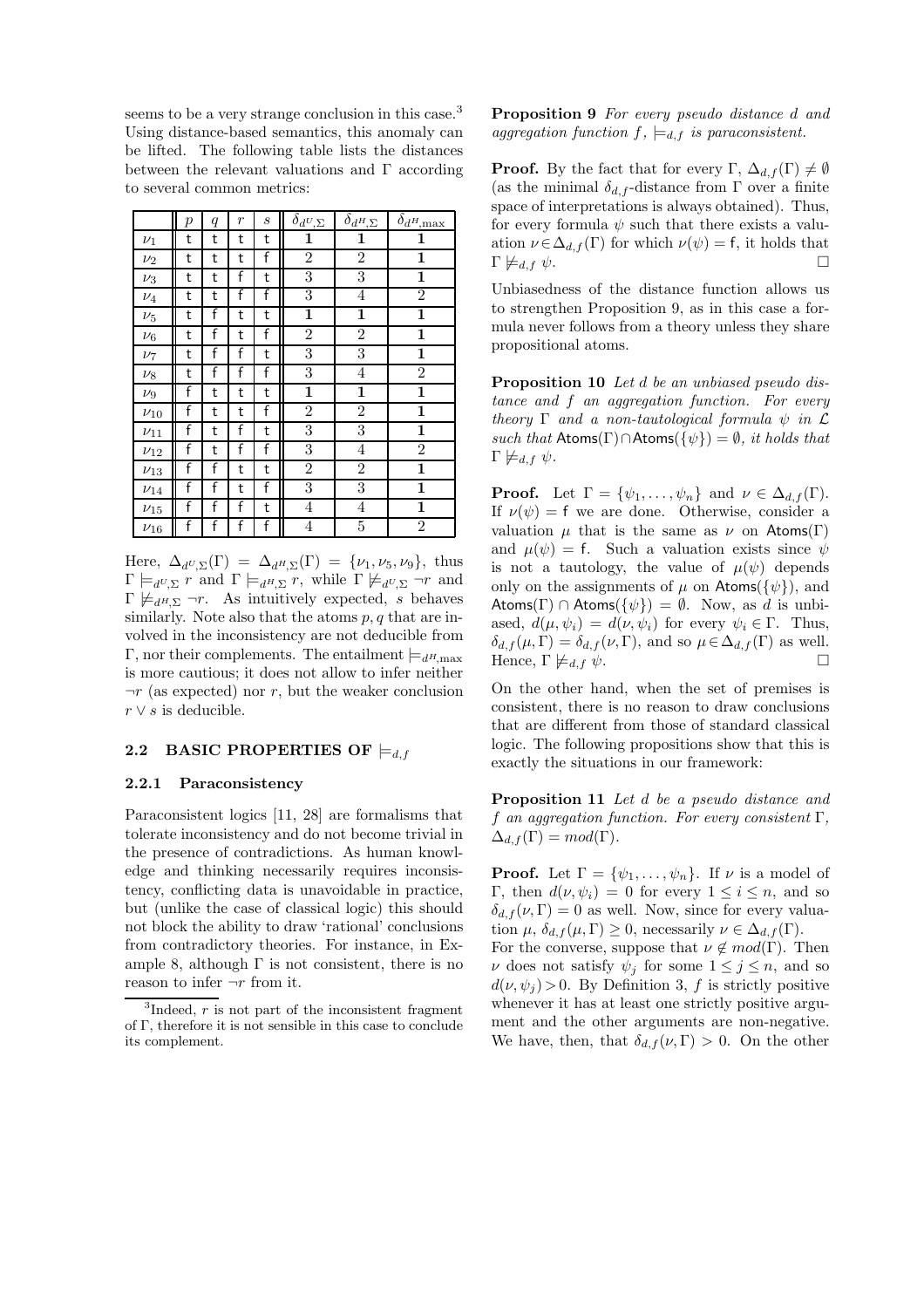hand, as  $mod(\Gamma) \neq \emptyset$ , there is a model  $\mu$  of Γ, for which  $\delta_{d,f}(\mu,\Gamma) = 0$ . It follows that  $\nu \notin \Delta_{d,f}(\Gamma)$ .  $\Box$ 

Corollary 12 Denote by  $\models$  the standard entailment of classical logic. For every classically consistent set of formulas  $\Gamma$  and formula  $\psi$ ,  $\Gamma \models \psi$  iff  $\Gamma \models_{d,f} \psi.$ 

By Proposition 9 and Corollary 12 we have, therefore, the following desirable property:

Corollary 13 Let d be an unbiased pseudo distance and f an aggregation function. Then  $\models_{d,f}$ is the same as the classical entailment for consistent premises and is non-trivial otherwise.

#### 2.2.2 Nonmonotonicity

Another characteristic property of  $\models d, f$  is its nonmonotonic nature, which implies that conclusions may be retracted in light of new information. In Example 8, for instance, we have that for  $d = d^U$ or  $d = d^H$ ,  $\Gamma \models_{d,\Sigma} r$ , but it is easy to check that  $\Gamma, \neg r \not\models d, \Sigma \dot{r}$ . As the following proposition shows, this is not a coincidence.

Proposition 14 For every unbiased pseudo distance d and aggregation function  $f$ ,  $\models_{d,f}$  is nonmonotonic.

#### 2.2.3 Adaptivity

Ataptivity, due to Batens [5, 6], is the ability to handle contradictory theories in a nontrivial way and at the same time to presuppose the consistency of all the formulas 'unless and until proven otherwise'. Consequence relations with this property adapt to the specific inconsistencies that occur in the theories.

Example 15 The Disjunctive Syllogism should not be applied for concluding q from  $\{p, \neg p, \neg p \lor q\}.$ On the other hand, in the case of  $\{p, \neg p, r, \neg r \vee q\},\$ applying the Disjunctive Syllogism to r and  $\neg r \vee q$ may be justified by the fact that the subset of formulas to which the Disjunctive Syllogism is applied is not affected by the inconsistency of the whole theory, therefore inference rules that are classically valid can be applied to it.

The next proposition shows that for hereditary aggregation functions (see Definition 16 below)  $\models d, f$  is adaptive: if a given theory can be split up to a consistent and an inconsistent parts, then every assertion that is not related to the inconsistent part, and which classically follows from the consistent part, is entailed by the whole theory.

**Definition 16** An aggregation function  $f$  is called *hereditary*, if whenever  $f(\lbrace x_1, \ldots, x_n \rbrace)$  <  $f({y_1, \ldots, y_n})$ , also  $f({x_1, \ldots, x_n, z_1, \ldots, z_m})$  <  $f({y_1, \ldots, y_n, z_1, \ldots, z_m}).$ <sup>4</sup>

Proposition 17 Let d be an unbiased pseudo distance and f a hereditary aggregation function. Suppose that  $\Gamma$  is a theory that can be represented as  $\Gamma' \cup \Gamma''$ , where  $\Gamma'$  is a classically consistent theory and  $\text{Atoms}(\Gamma') \cap \text{Atoms}(\Gamma'') = \emptyset$ . Then for every formula  $\psi$  such that  $\mathsf{Atoms}(\psi) \cap \mathsf{Atoms}(\Gamma'') = \emptyset$ , it holds that if  $\Gamma' \models \psi$  then  $\Gamma \models_{d,f} \psi$ .

Proof . We first show the following lemma:

Lemma 17–A. Let d be a non-biased pseudo distance and f a hereditary aggregation function. If  $\Gamma \models_{d,f} \psi$  then  $\Gamma, \phi \models_{d,f} \psi$  for every  $\phi$  such that Atoms( $\Gamma \cup \{\psi\}$ )  $\cap$  Atoms( $\phi$ ) =  $\emptyset$ .

Indeed, let  $\Gamma = {\psi_1, \ldots, \psi_n}$ . If  $\psi$  is a tautology the lemma trivially holds. Otherwise, let  $\mu$  be a valuation such that  $\mu(\psi) = f$ . As  $\Gamma \models_{d,f} \psi$ , necessarily  $\mu \notin \Delta_{d,f}(\Gamma)$ , and so there is a  $\nu \in \Delta_{d,f}(\Gamma)$  for which  $d_f(\nu, \Gamma) < d_f(\mu, \Gamma)$ . In oder words,

$$
f({d(\nu, \psi_1), \ldots, d(\nu, \psi_n)} >f({d(\mu, \psi_1), \ldots, d(\mu, \psi_n)}).
$$

Again, since  $\Gamma \models_{d,f} \psi, \nu(\psi) = \mathsf{t}$ . Now, consider a valuation  $\sigma$ , defined for every atom p as follows:

$$
\sigma(p) = \begin{cases} \nu(p) & \text{if } p \in \text{Atoms}(\Gamma \cup \psi), \\ \mu(p) & \text{otherwise.} \end{cases}
$$

Note that  $\sigma(p) = \nu(p)$  for all  $p \in$  Atoms( $\psi$ ), thus  $\sigma(\psi) = t$ . Now, as Atoms( $\Gamma \cup {\psi}$ )∩Atoms( $\phi$ ) =  $\emptyset$ ,  $d$  is non-biased, and  $f$  is hereditary, we have that

$$
d_f(\sigma, \Gamma \cup \{\phi\})
$$
  
=  $f(\{d(\sigma, \psi_1), \dots, d(\sigma, \psi_n), d(\sigma, \phi)\})$   
=  $f(\{d(\nu, \psi_1), \dots, d(\nu, \psi_n), d(\mu, \phi)\})$   
<  $f(\{d(\mu, \psi_1), \dots, d(\mu, \psi_n), d(\mu, \phi)\})$   
=  $d_f(\mu, \Gamma \cup \{\phi\}).$ 

<sup>4</sup>Note that hereditary, unlike monotonicity, is defined by strict inequalities. Thus, for instance, summation of distances is hereditary (as distances are nonnegative), while the maximum function is not.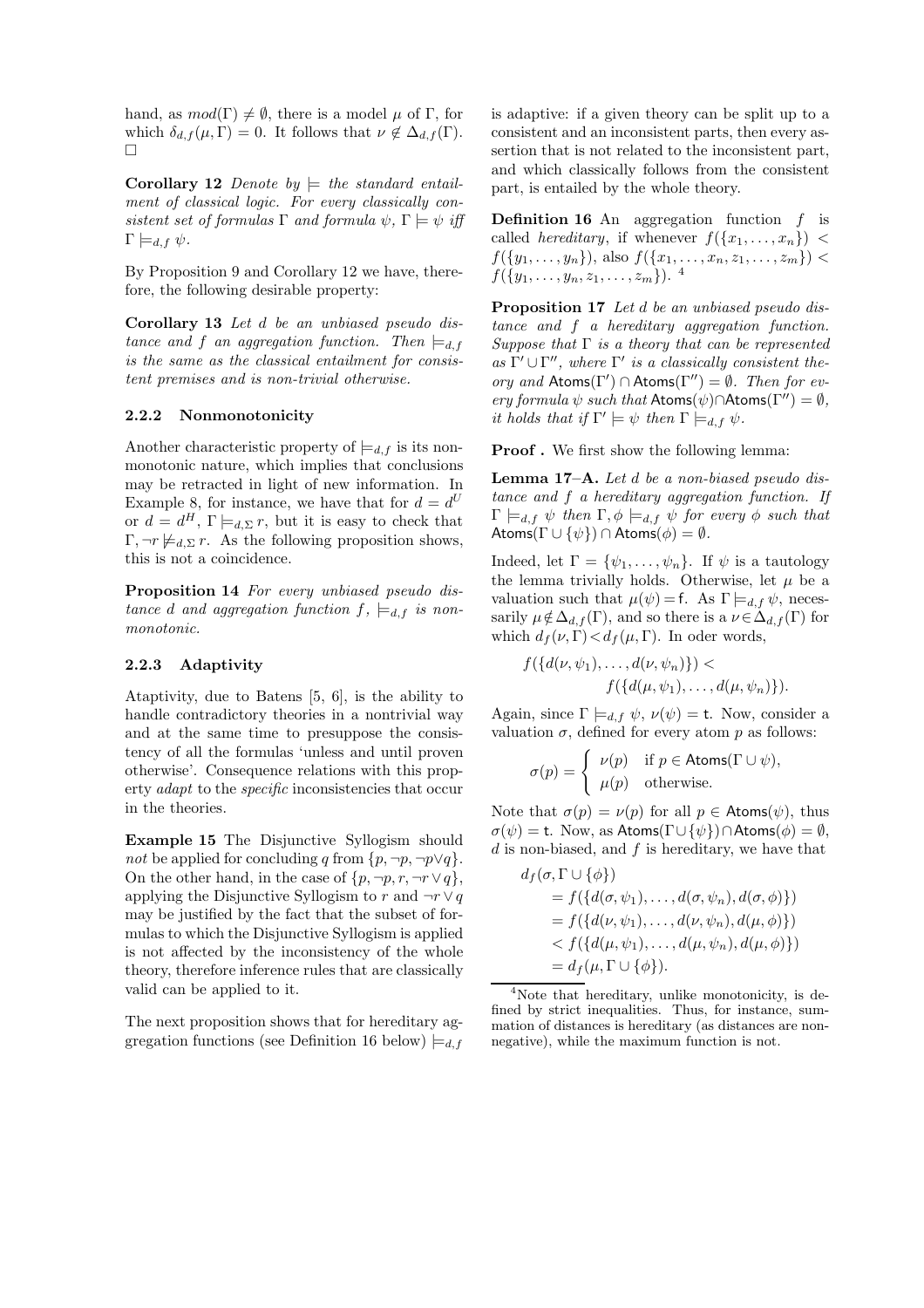Thus, for every valuation  $\mu$  such that  $\mu(\psi) = f$ there is a valuation  $\sigma$  such that  $\sigma(\psi) = t$  and  $d_f(\sigma, \Gamma \cup {\phi}) < d_f(\mu, \Gamma \cup {\phi}).$  It follows that the elements of  $\Delta_{d,f}(\Gamma \cup \{\phi\})$  must satisfy  $\psi$ , and so  $\Gamma, \phi \models_{d,f} \psi$ .

Now, to complete the proof of Proposition 17, suppose that  $\Gamma' \models \psi$ . Then by Corollary 12,  $\Gamma' \models_{d,f} \psi$ . Thus, as  $Atoms(\Gamma' \cup {\psi}) \cap Atoms(\Gamma'') = \emptyset$ , we have, by the Lemma 17–A, that  $\Gamma \models_{d,f} \psi$ .

Note 18 The condition on the aggregation function in Proposition 17 is indeed necessary. To see this, consider the theory  $\Gamma$  in Example 8. This theory can be split up to a consistent subtheory  $\Gamma' = \{r, r \wedge s\}$  and an inconsistent subtheory  $\Gamma'' =$  $\{p, q, \neg p \vee \neg q\}$ . Also, Atoms( $\Gamma'$ )  $\cap$  Atoms( $\Gamma''$ ) = Ø. Yet, although  $\Gamma' \models r$ , we have that  $\Gamma \not\models_{d^H,\max} r$ . Indeed, max is not a hereditary function, so adaptivity is not assured here. It follows, then, that unlike  $\models_{d^H\Sigma}$ , which is adaptive by Proposition 17,  $\models_{d^H,\text{max}}$  is not adaptive.

### 3 PRIORITIZED THEORIES

We now extend the distance-based semantics considered above to prioritized theories. Reasoning with prioritized information is very frequent in everyday life, and it is a cornerstone of many paradigms of knowledge representation and reasoning, such as annotated logic [30] and possibilistic logic [15]. Moreover, in many cases the nature of the underlying data dictates preferences. This is the case, for instance, in iterated belief revision [13, 14, 19], where more recent data is considered more accurate and so it is preferred over older one, in database systems, where integrity constraints have higher precedence over database facts, and in consistency restoration of ranked knowledge-bases [2, 8], where pieces of information may come from different sources with different reliability. In what follows we introduce a unifying distance-based approach for defining the underlying semantics of such systems.

**Definition 19** An *n-prioritized theory* is a set  $\Gamma^{\langle n \rangle}$  of formulas in  $\mathcal{L}$ , partitioned into  $n \geq 1$  pairwise disjoint sub-theories  $\Gamma_i$  ( $1 \leq i \leq n$ ). We denote this by  $\Gamma^{\langle n \rangle} = \Gamma_1 \oplus \Gamma_2 \oplus \ldots \oplus \Gamma_n$ .

In what follows we shall usually write Γ instead of  $\Gamma^{\langle n \rangle}$ . Intuitively, formulas in higher levels of  $\Gamma$ are of higher priority than those in lower levels. That is, if  $1 \leq i \leq j \leq n$ , then every formula in  $\Gamma_j$  is preferred over the formulas in  $\Gamma_i$ <sup>5</sup>. Next we formalize this intuition by a distance semantics.

**Definition 20** Let  $d$  be a pseudo distance and  $f$ an aggregation function. For an  $n$ -prioritized theory  $\Gamma = \Gamma_1 \oplus \Gamma_2 \oplus \ldots \oplus \Gamma_n$  consider the following n sets of interpretations:

• 
$$
\Delta_{d,f}^n(\Gamma) = \{ \nu \in \Lambda \mid \forall \mu \in \Lambda
$$

$$
\delta_{d,f}(\nu, \Gamma_n) \le \delta_{d,f}(\mu, \Gamma_n) \}
$$

• for every 
$$
1 \le i < n
$$
,  
\n
$$
\Delta_{d,f}^{n-i}(\Gamma) = \{ \nu \in \Delta_{d,f}^{n-i+1}(\Gamma) \mid \forall \mu \in \Delta_{d,f}^{n-i+1}(\Gamma)
$$
\n
$$
\delta_{d,f}(\nu, \Gamma_{n-i}) \le \delta_{d,f}(\mu, \Gamma_{n-i}) \}
$$

The sequence  $\Delta_{d,f}^n(\Gamma), \ldots, \Delta_{d,f}^1(\Gamma)$  is clearly nonincreasing, as sets with smaller indices are subsets of those with higher indices. This reflects the intuitive idea that higher levelled formulas are preferred over lower levelled formulas, thus the interpretations of the latter are determined by the interpretations of the former.

Let  $\Delta_{d,f}(\Gamma)$  be the last set in the sequence (that is,  $\Delta_{d,f}(\Gamma) = \Delta_{d,f}^1(\Gamma)$ . The elements of  $\Delta_{d,f}(\Gamma)$ are the most plausible interpretations of  $\Gamma$ . Again, these interpretations determine the Γ-conclusions:

**Definition 21** Let  $d$  be a pseudo distance and  $f$ an aggregation function. A formula  $\psi$  follows from an an *n*-prioritized theory Γ (notation: Γ  $\models$ <sub>d,f</sub>  $\psi$ ) if  $\Delta_{d,f}(\Gamma) \subseteq mod(\psi)$ .

Example 22 Consider the following three-leveled theory:

$$
\Gamma^{\langle 3 \rangle} = \Gamma_1 \oplus \Gamma_2 \oplus \Gamma_3 = \{\neg q, r\} \oplus \{\neg p \vee q\} \oplus \{p\}.
$$

Then:

$$
\Gamma^{\langle 3 \rangle} \models_{d^H, \Sigma} p, \Gamma^{\langle 3 \rangle} \models_{d^H, \Sigma} q, \text{ and } \Gamma^{\langle 3 \rangle} \models_{d^H, \Sigma} r,
$$

while

$$
\Gamma^{\langle 3 \rangle} \not\models_{d^H, \Sigma} \neg p, \Gamma^{\langle 3 \rangle} \not\models_{d^H, \Sigma} \neg q, \text{ and } \Gamma^{\langle 3 \rangle} \not\models_{d^H, \Sigma} \neg r.
$$

Clearly, Definition 21 is a conservative extension of Definition 7:

<sup>&</sup>lt;sup>5</sup>Note that in this writing the precedence is *right*hand increasing.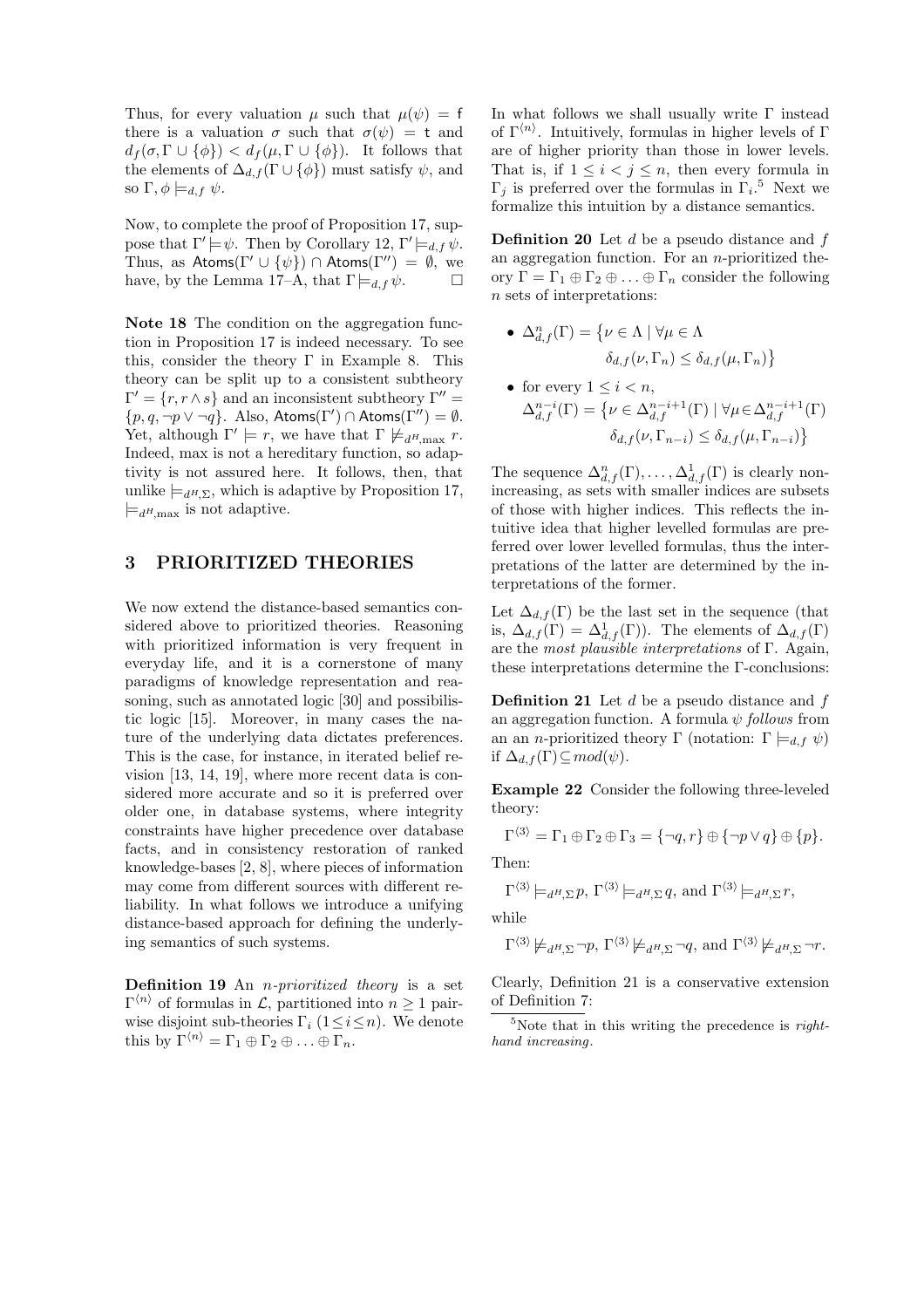**Proposition 23** For  $n = 1$  we have that  $\Gamma^{\langle n \rangle} \models_{d,f}$  $\psi$  iff  $\Gamma \models_{d,f} \psi$ .

**Definition 24** Let  $\Gamma$  be an *n*-prioritized theory. For any  $1 \leq i \leq n$ , denote by  $\Gamma_{\geq i}$  the  $n - i + 1$ highest levels of Γ, that is:  $\Gamma_{\geq i} = \Gamma_i \oplus \ldots \oplus \Gamma_n$ . The *consistency level* con of  $\Gamma$  is the minimal value  $i \leq n$  such that  $\Gamma_i \cup \ldots \cup \Gamma_n$  is consistent. If there is no such value, let  $con = n+1$  (and then  $\Gamma_{\geq con} = \emptyset$ ).

The following proposition is the analogue, for the prioritized case, of Proposition 11.

Proposition 25 Let d be a pseudo distance and f an aggregation function. For every nprioritized theory  $\Gamma$  with a consistency level con,  $\Delta_{d,f}(\Gamma_{\geq \text{con}})=mod(\cup_{\text{con}\leq i\leq n}\Gamma_i).$ 

Proof. The proof is obtained by a simple accommodation to the prioritized case of the proof of Proposition 11.

Some relations to the entailment  $\models$  of classical logic are listed below:

Proposition 26 Let d be a pseudo distance and f an aggregation function. For every n-prioritized theory  $\Gamma$  with a consistency level con, we have that

- 1.  $\Gamma_{\geq \text{con}} \models \psi \text{ iff } \Gamma_{\geq \text{con}} \models_{d,f} \psi.$ <sup>6</sup>
- 2.  $\Gamma_{\geq \text{con}} \models \psi \text{ implies that } \Gamma \models_{d,f} \psi.$
- 3. Γ  $\models_{d,f} \psi$  implies that  $\Gamma \models \psi$ .

Proof. The first part of the proposition is a clear consequence of Proposition 25.

For the second part, note that the definition of  $\Delta_{d,f}$  implies that  $\Delta_{d,f}(\Gamma) \subseteq \Delta_{d,f}(\Gamma_{\geq \text{con}})$ . Again, by Proposition 25,  $\Delta_{d,f}(\Gamma_{\geq \text{con}}) = mod(\Gamma_{\geq \text{con}})$ , and so  $\Delta_{d,f}(\Gamma) \subseteq mod(\Gamma_{\geq \text{con}})$ . Now, if  $\Gamma_{\geq \text{con}} \models \psi$ , then  $\psi$  is true in every element of  $mod(\Gamma_{\geq\text{con}})$ , which implies that  $\psi$  must be true in every element of  $\Delta_{d,f}(\Gamma)$ , thus  $\Gamma \models_{d,f} \psi$ .

The last part holds since if  $\Gamma$  is consistent, i.e., con = 1, then by Proposition 25  $\Delta_{d,f}(\Gamma) = mod(\Gamma)$ , thus  $\Gamma \models_{d} f \psi$  iff  $\Gamma \models \psi$ . If  $\Gamma$  is not consistent, then the claim trivially holds, since for *every* formula  $\psi$ ,  $\Gamma \models \psi.$ 

Note also, that although  $\models d, f$  is non-monotonic, we have, by items 1 and 2 of Proposition 26, that  $\Gamma_{\geq \text{con}} \models_{d,f} \psi \text{ implies that } \Gamma \models_{d,f} \psi.$ <sup>7</sup>

### 4 APPLICATIONS

As noted above, distance semantics is in the heart of different disciplines involving knowledge representation and reasoning. Below, we demonstrate the application potential of our framework in the context of merging and analyzing constraint data sources. In this case we have several theories (each one corresponds to a different source) that may have different priorities. That is, the underlying n-prioritized theory is now of the form

$$
\Gamma = \{T_1^1, \ldots, T_{k_1}^1\} \oplus \ldots \oplus \{T_1^n, \ldots, T_{k_n}^n\},\
$$

where each  $T_j^i$  is a different theory, theories with the same superscript have the same precedence, and  $T^i$  is preferred over  $T^j$  iff  $i > j$ . To handle this situation we further generalize Definition 20 by incorporating another aggregation function for merging the sources:

**Definition 27** Let d be a pseudo distance and  $f, g$ two aggregation functions. For an n-prioritized theory  $\Gamma = \{T_1^1, \ldots, T_{k_1}^1\} \oplus \ldots \oplus \{T_1^n, \ldots, T_{k_n}^n\}$  and every  $1 \leq i \leq n$ , let

$$
\delta_{d,f,g}(\nu,\overline{T^i})=g\big(\{\delta_{d,f}(\nu,T_1^i),\ldots,\delta_{d,f}(\nu,T_{k_i}^i)\}\big).
$$

Now, consider the following  $n$  sets of interpretations:

• 
$$
\Delta_{d,f,g}^n(\Gamma) = \{ \nu \in \Lambda \mid \forall \mu \in \Lambda
$$

$$
\delta_{d,f,g}(\nu, \overline{T^n}) \le \delta_{d,f,g}(\mu, \overline{T^n}) \}
$$

• for every  $1 \leq i \leq n$ ,  $\Delta^{n-i}_{d,f,g}(\Gamma) = \left\{ \nu \in \Delta^{n-i+1}_{d,f,g}(\Gamma) \mid \forall \mu \in \Delta^{n-i+1}_{d,f,g}(\Gamma) \right\}$  $\delta_{d,f,g}(\nu, T^{n-i}) \leq \delta_{d,f,g}(\mu, T^{n-i})$ 

The most plausible valuations (with respect to d, f, g) of  $\Gamma$  are the valuations in  $\Delta_{d,f,g}^1(\Gamma)$ .

Example 28 Consider the following scenario (borrowed from [21]) regarding speculations on the

<sup>&</sup>lt;sup>6</sup>Here and in what follows,  $\Gamma_{\geq \text{con}} \models \psi$  means that every model of the formulas of  $\Gamma_{\geq \text{con}}$  is a model of  $\psi$ . That is, for the standard satisfaction relation  $\models$  one ignores the priorities among the premises.

 ${}^{7}$ This also follows from Definition 20. In fact, for every  $1 \leq i \leq j \leq n$ , if  $\Gamma_{\geq j} \models_{d,f} \psi$  then  $\Gamma_{\geq i} \models_{d,f} \psi$ .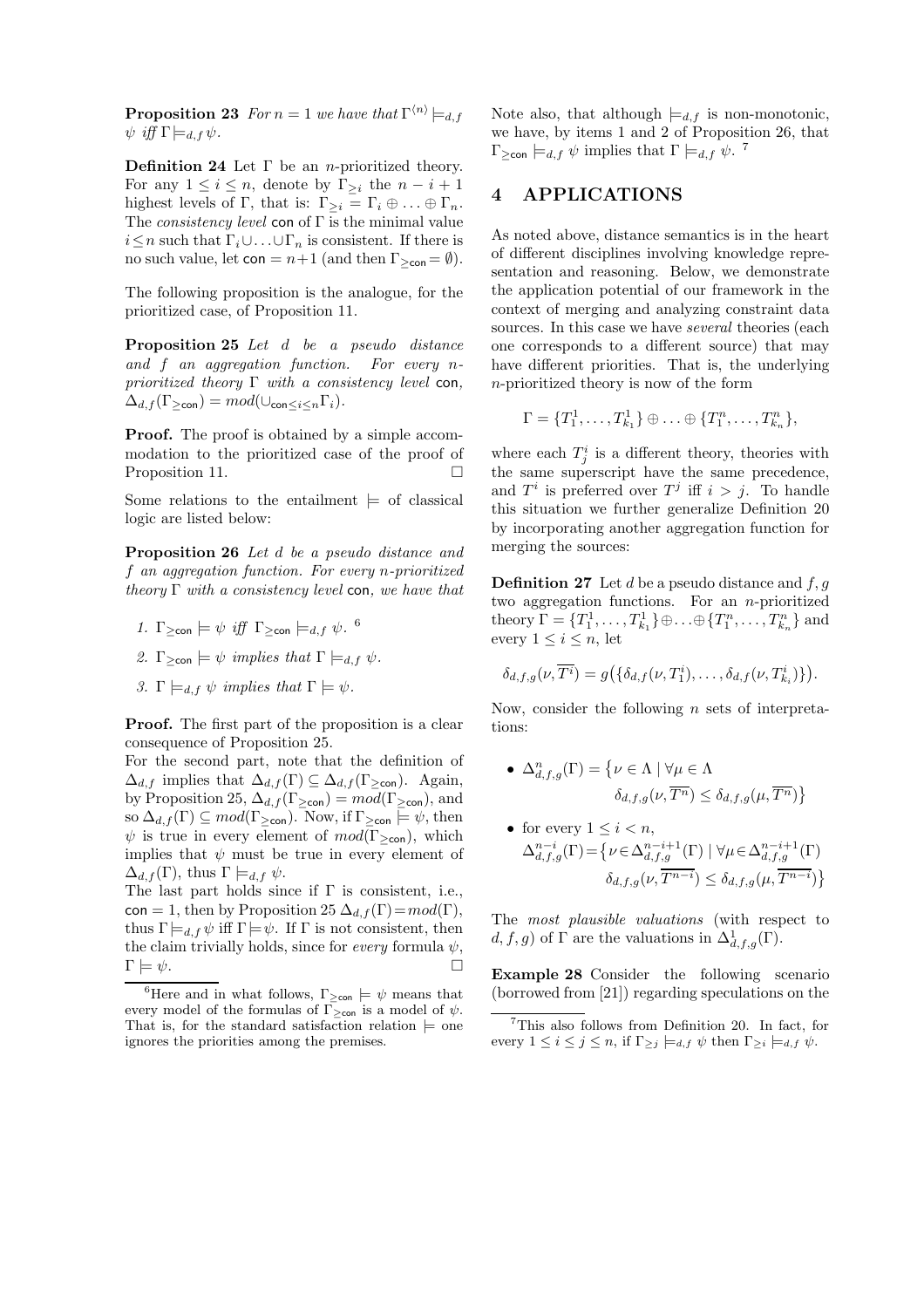stock exchange: Suppose that an investor (represented by the mediator system) consults four financial experts about their opinion regarding four different shares, denoted  $s_1, s_2, s_3$  and  $s_4$ . The opinion of expert  $i$  is represented by the theory  $(data-source)$   $T_i$ :

$$
T_1 = T_2 = \{s_1, s_2, s_3\},
$$
  
\n
$$
T_3 = \{\neg s_1, \neg s_2, \neg s_3, \neg s_4\},
$$
  
\n
$$
T_4 = \{s_1, s_2, \neg s_4\}.
$$

For instance, in our case expert 4 suggests to buy shares  $s_1$  and  $s_2$ , doesn't recommend to buy share  $s_4$ , and doesn't have a particular opinion about  $s_3$ .

In addition, the investor may have further restrictions about his or her investments. For instance, if some share, say  $s_4$ , is considered risky, buying it may be balanced by purchasing at least two out of the three other shares and vice-versa. This policy may be represented by the following integrity constraint:

$$
\mathcal{IC} = \{s_4 \longleftrightarrow ((s_1 \wedge s_2) \vee (s_2 \wedge s_3) \vee (s_1 \wedge s_3))\}.
$$

Assuming that the experts are equally faithful, their suggestions may be represented by the 2 prioritized theory  $\Gamma = \{T_1, T_2, T_3, T_4\} \oplus \{\mathcal{IC}\},\$  in which the investor's constraint about the purchasing policy is of higher precedence than the experts' opinions. Now, taking the drastic distance  $d^U$  and the summation function for the aggregation functions  $f$  and  $g$ , we get, by Proposition 25, that the most plausible valuations of  $\Gamma$  belong to the following set:

$$
\Delta_{d^U\Sigma,\Sigma}(\Gamma) = \{ \nu \in mod(\mathcal{IC}) \mid \forall \mu \in mod(\mathcal{IC}) \delta_{d,\Sigma,\Sigma}(\nu, \{T_i \mid 1 \le i \le 4\}) \le \delta_{d,\Sigma,\Sigma}(\mu, \{T_i \mid 1 \le i \le 4\}) \}.
$$

The models of  $\mathcal{IC}$  and their distances to  $\overline{T}$  =  ${T_1, \ldots, T_4}$  are given below.

|         | $s_1$ | $s_2$ | $s_3$ | $s_4$ | $\delta_{d^U, \Sigma, \Sigma}(\nu_i, T)$ |
|---------|-------|-------|-------|-------|------------------------------------------|
| $\nu_1$ | t     |       |       |       |                                          |
| $\nu_2$ |       |       |       |       |                                          |
| $\nu_3$ |       |       |       |       |                                          |
| $\nu_4$ |       |       |       |       |                                          |
| $\nu_5$ |       |       |       |       |                                          |
| $\nu_6$ |       |       |       |       | 6                                        |
| $\nu_7$ |       |       |       |       | 6                                        |
| $\nu_8$ |       |       |       |       |                                          |

Thus  $\Delta_{d^U, \Sigma, \Sigma}(\Gamma) = {\nu_1}$ , and so the investor will purchase all the four shares.

Clearly, the experts could have different reputations, and this may affect the investor's decision. For instance, assuming that expert 4 has a better reputation in the eye of the investor, his opinion may get a higher precedence, yielding the following 3-prioritized theory:  $\Gamma' = \{T_1, T_2, T_3\} \oplus \{T_4\} \oplus$  $\{\mathcal{IC}\}\$ . It is interesting to note that in this case the recommendation of the most significant expert (number 4) does not comply with the investor's restriction. Using the same setting as before (i.e.,  $d = d^U$  and  $f = g = \Sigma$ , the investor ends up with a different investment policy, according to the following tables:

|         | $s_1$ | $\sqrt{s_{2}}$ | $\sqrt{s_3}$ | $s_4$ | $\overline{\delta_{d^U,\Sigma,\Sigma}}$<br>$\mathcal{L}_i, T_4$ |
|---------|-------|----------------|--------------|-------|-----------------------------------------------------------------|
| $\nu_1$ | t     |                | t            | t     |                                                                 |
| $\nu_2$ |       |                |              |       | 1                                                               |
| $\nu_3$ |       |                | t            |       | $\overline{2}$                                                  |
| $\nu_4$ |       |                |              |       | 1                                                               |
| $\nu_5$ |       |                | t            |       | 2                                                               |
| $\nu_6$ |       |                |              |       | 1                                                               |
| $\nu_7$ |       |                | t            |       | $\overline{2}$                                                  |
| $\nu_8$ |       |                |              |       | $\overline{2}$                                                  |

|         | s <sub>1</sub> | $s_2$ | $s_3$ | $s_4$ | $\delta_{d^U,\Sigma,\Sigma}(\nu_i,\{T_1,T_2,T_3\})$ |
|---------|----------------|-------|-------|-------|-----------------------------------------------------|
| $\nu_1$ |                | t     |       | t     | $0+0+4=4$                                           |
| $\nu_2$ |                |       |       |       | $1+1+3=5$                                           |
| $\nu_3$ |                |       |       |       | N.A.                                                |
| $\nu_4$ |                |       |       |       | $1+1+1=3$                                           |
| $\nu_5$ |                |       |       |       | N.A.                                                |
| $\nu_6$ |                |       |       |       | $1+1+1=3$                                           |
| $\nu_7$ |                |       |       |       | N.A.                                                |
| $\nu_8$ |                |       |       |       | $N.A$ .                                             |

Thus  $\Delta_{d^U, \Sigma, \Sigma}(\Gamma') = {\nu_4, \nu_6},$  and the decision would be to purchase either  $s_1$  or  $s_2$  but not both, which seems as a 'fair balance' between the investor's restriction and the recommendation of the most significant expert (taking into account also the other recommendations).

## 5 CONCLUSION

The principle of minimal change is a primary motif in commonsense reasoning, and it is often implicitly derived by distance considerations. In this paper, we introduced a simple and natural framework for representing this principle in an explicit way,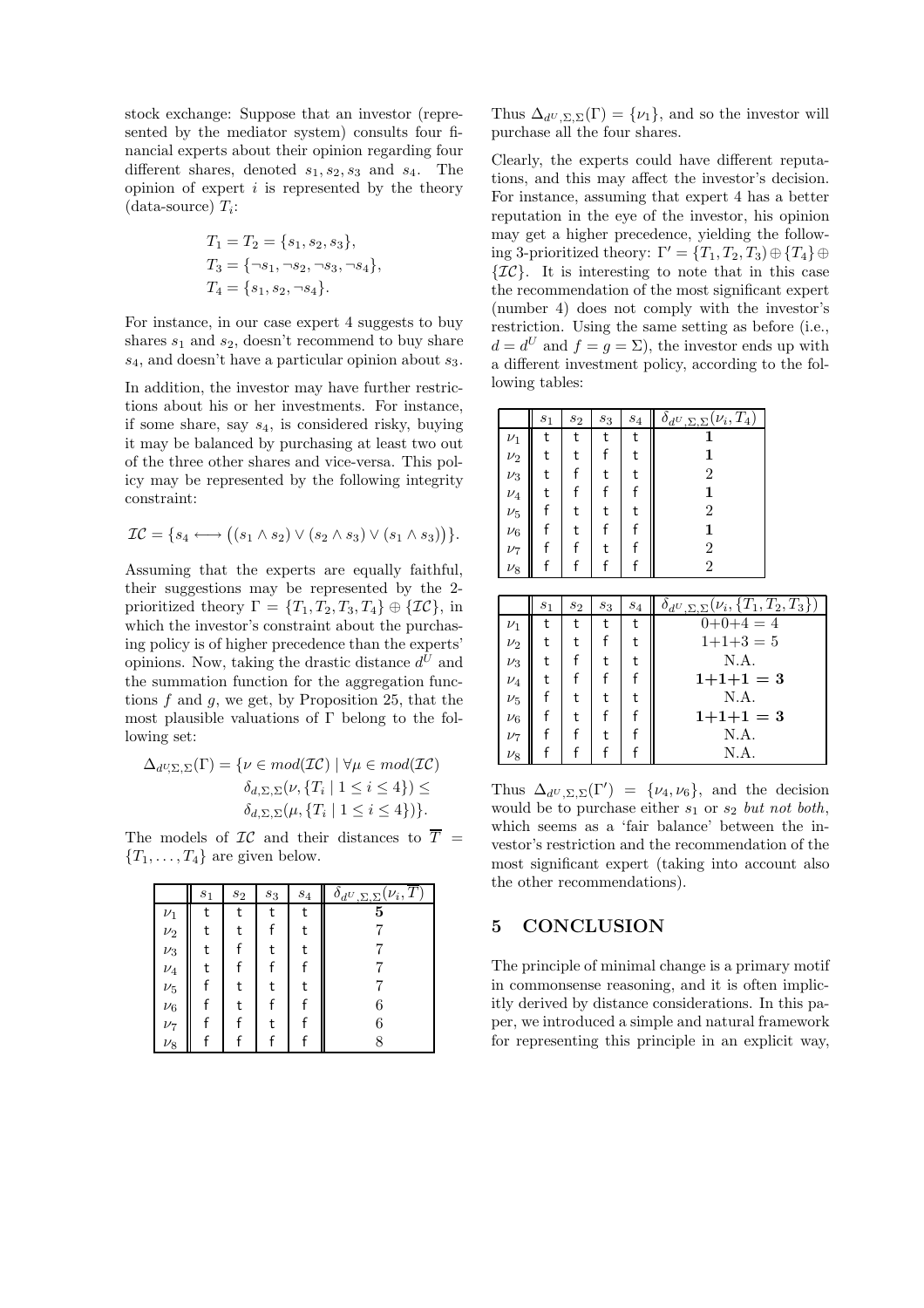and explored the main logical properties of the corresponding consequence relations. It is shown that the entailments induced by distance semantics sustain different aspects of human thinking, such as non-monotonicity, paraconsistency, and adaptivity, and are useful for handling incomplete, inconsistent, and prioritized information.

### References

- [1] M. Arenas, L. Bertossi, and J. Chomicki. Consistent query answers in inconsistent databases. In Proc. PODS'99, pages 68–79, 1999.
- [2] O. Arieli. Four-valued logics for reasoning with uncertainty in prioritized data. In B. Bouchon-Meunier, R. Yager, and L. Zadeh, editors, Information, Uncertainty, Fusion, pages 293–304. 1999.
- [3] O. Arieli, M. Denecker, and M. Bruynooghe. Distance-based repairs of databases. In Proc. JELIA'06, LNAI 4160, pages 43–55. Springer, 2006.
- [4] O. Arieli, M. Denecker, B. Van Nuffelen, and M. Bruynooghe. Computational methods for database repair by signed formulae. Annals of Mathematics and Artificial Intelligence, 46(1– 2):4–37, 2006.
- [5] D. Batens. Dynamic dialectical logics. In G. Priest, R. Routely, and J. Norman, editors, Paraconsistent logic. Essay on the Inconsistent, pages 187–217. Philosophia Verlag, 1989.
- [6] D. Batens. Inconsistency-adaptive logics. In E. Orlowska, editor, Logic at Work, pages 445–472. Physica Verlag, 1998.
- [7] J. Ben Naim. Lack of finite characterizations for the distance-based revision. In Proc. KR'06, pages 239–248. AAAI Press, 2006.
- [8] S. Benferhat, D. Dubois, and H. Prade. How to infer from inconsistent beliefs without revising? In Proc. IJCAI'95, pages 1449–1455, 1995.
- [9] J Chomicki. Consistent query answering: Five easy pieces. In Proc. ICDT'07, LNCS 4353, pages 1–17. Springer, 2007.
- [10] J. Chomicki and J. Marchinkowski. Minimalchange integrity maintenance using tuple deletion. Information and Computation, 197(1–2):90–121, 2005.
- [11] N. C. A. da Costa. On the theory of inconsistent formal systems. Notre Dame Journal of Formal Logic, 15:497–510, 1974.
- [12] M. Dalal. Investigations into a theory of knowledge base revision. In Proc. AAAI'88, pages 475–479. AAAI Press, 1988.
- [13] A. Darwiche and J. Pearl. On the logic of iterated belief revision. Artificial Intelligence, 89:1–29, 1997.
- [14] J. Delgrande, D. Dubois, and J. Lang. Iterated revision and prioritized merging. In Proc. KR'06, pages 210–220. AAAI Press, 2006.
- [15] D. Dubois, J. Lang, and H. Prade. Possibilistic logic. In D. Gabbay, C. Hogger, and J. Robinson, editors, Handbook of Logic in Artificial Intelligence and Logic Programming, volume 3, pages 439–513. 1994.
- [16] D. Dubois and H. Prade. Belief change and possibility theory. In P. Gärdenfors, editor, Belief Revision, pages 142–182. Cambridge Press, 1992.
- [17] D. Eckert and G. Pigozzi. Belief merging, judgment aggregation, and some links with social choice theory. In J. Delgrande, J. Lang, H. Rott, and J. Tallon, editors, Proc. Dagstuhl semniar No.05321. 2005.
- [18] A. Grove. Two modellings for theory change. Journal of Philosophical Logic, 17:157–180, 1988.
- [19] Y. Jin and M. Thielscher. Iterated revision, revised. In Proc. IJCAI'05, pages 478–483, 2005.
- [20] S. Konieczny, J. Lang, and P. Marquis. Distance-based merging: A general framework and some complexity results. In Proc. KR'02, pages 97–108. Morgan Kaufmann Publishers, 2002.
- $[21]$  S. Konieczny and R. Pino Pérez. Merging information under constraints: A logical framework. Logic and Computation, 12(5):773-808, 2002.